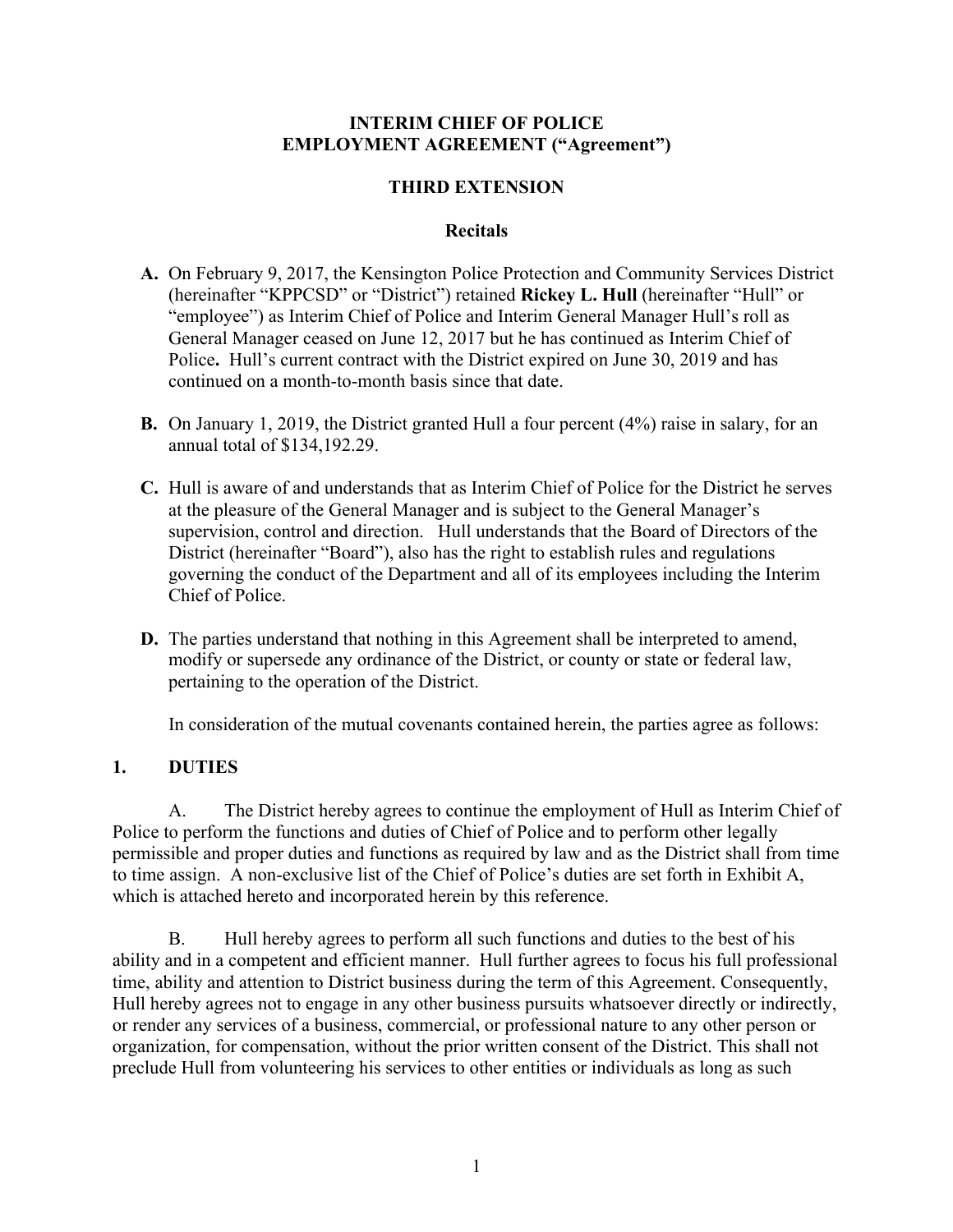volunteer services are not in conflict with the services to be provided by Hull under this Agreement.

C. General Manager shall have the authority to extend this Agreement for a period of up to two months. Notwithstanding the foregoing, the Board of Directors must approve (i) any other amendment to this Agreement and (ii) any action that changes, revokes, amends or supersedes Hull's at-will status.

# **2. TERM**

A. Unless terminated earlier by either the District or Hull, this Agreement shall be in full force and effect starting **July 1, 2019**, and ending **September 30, 2019**. (the "Term"). The Parties shall have the option to mutually agree to extend the term of this Agreement in writing for up to an additional three months, to and including **December 31, 2019**, on the same terms as set forth herein

B. Nothing in this Section shall prevent, limit or otherwise interfere with the right of the District to terminate this Agreement for any reason, or no reason at all.

C. Nothing in this Agreement shall prevent, limit or otherwise interfere with the right of the Hull to resign at any time from this position with the District.

D. Nothing in this Agreement shall preclude the termination of this Agreement by mutual consent of both parties.

# **3. SALARY AND COMPENSATION**

A. Hull shall receive a base pay of \$134,192.29. This amount is in lieu of any other pay that would be due under the Memorandum of Understanding between the District and the Kensington Police Officers Association ("KPOA MOU") except as expressly set forth herein.

B. Hull's pay is payable in semi-monthly installments on the 15th and the 30th of each month.

C. From January 1, 2019 to the effective date of this contract ("Transitional Period"), Hull's payment schedule was based on a base salary of \$132,216.29, with a presumed lump sum longevity pay of \$2200 due at the end of December. At the end of the first pay period in December 2019, Hull shall receive a payment calculated to reflect the difference between the (a) the semi-monthly payments that he actually received during the Transitional Period and (b) the payments that he would have received had those payments been based on his total \$134,192.29 (i.e., \$134,192.29 divided by 26).

# **4. AT-WILL EMPLOYMENT STATUS**

A. Hull is a confidential, at-will employee and serves as Interim Chief of Police at the pleasure of the General Manager. Hull understands, acknowledges and accepts that this position is not within the represented police bargaining unit, and that such position is a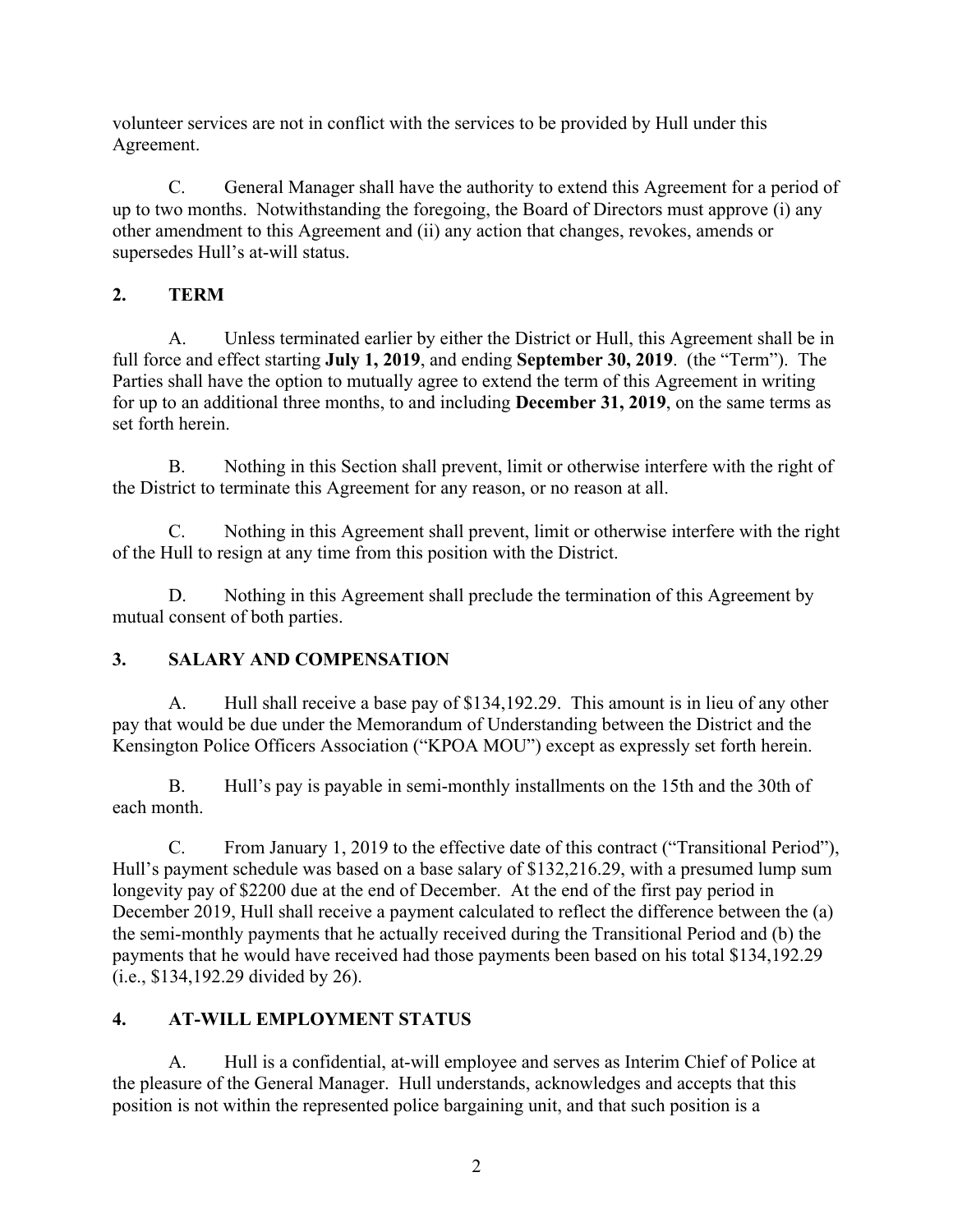confidential position that is unrepresented. At-will employment means that employment is at the mutual consent of Hull and the District and either may terminate the employment at any time, for any reason, or no reason at all. Hull and District agree that no representative of the District has made or can make any promises, statements, or representations which state or imply that Hull is hired, employed, or retained under any terms other than as an at-will employee.

B. Due to the interim nature of the position, District and Hull understand and agree that Hull will be permitted to return to his status as Master Sergeant, upon termination of this Agreement, provided Hull has not engaged in any form of misconduct as defined in Section 4.C below and that all rights and benefits conferred under this Agreement shall terminate.

C. Misconduct includes, but is not limited to, dishonesty, fraud, self- dealing, insubordination or other malfeasance or misfeasance committed in the performance of the Interim Chief of Police's duties and responsibilities under this Agreement; or Hull's violation of any law which can be punished as a felony committed at any time. The determination of whether Hull is terminated due to misconduct is in the District's sole discretion; provided, however, that Hull has the right to provide a written or verbal explanation in response to any misconduct alleged pursuant to Sections 4.B and 4.C.

## **5. HOURS OF WORK**

Due to the nature of the employment of a person in the position of the District's Interim Chief of Police, Hull will typically be required to work at least a full-and- complete work week of forty hours (40) per week, and devote whatever time is necessary to fulfill his employment responsibilities and duties as provided for in this Agreement. The Interim Chief of Police position is exempt from overtime laws including but not limited to the Fair Labor Standards Act. As such, Hull is not entitled to receive payment for hours worked in excess of a regular work week, including, but not limited to, overtime, call-out, court appearances, standby, holidays and regular days off.

## **6. HOLIDAYS**

Hull shall receive fourteen (14) holidays, specified in the KPOA MOU, as paid days off. Payment for these holidays is included in base salary specified in Sections 3.A and 3.B of this agreement: No additional compensation shall be paid to Hull for holidays regardless of whether or not they are worked; provided, however, that Hull shall be permitted to take compensatory time off in exchange for time worked on holidays. Such time off shall not exceed twenty (20) hours for the term of this Agreement. Any accrued compensatory time under this provision shall have no cash value, and will expire if Hull reverts to Master Sergeant position pursuant to Section 4.B.

## **7. HEALTH PLAN BENEFITS**

A. The District shall provide health benefits through the Public Employees' Retirement System Health Benefit Program.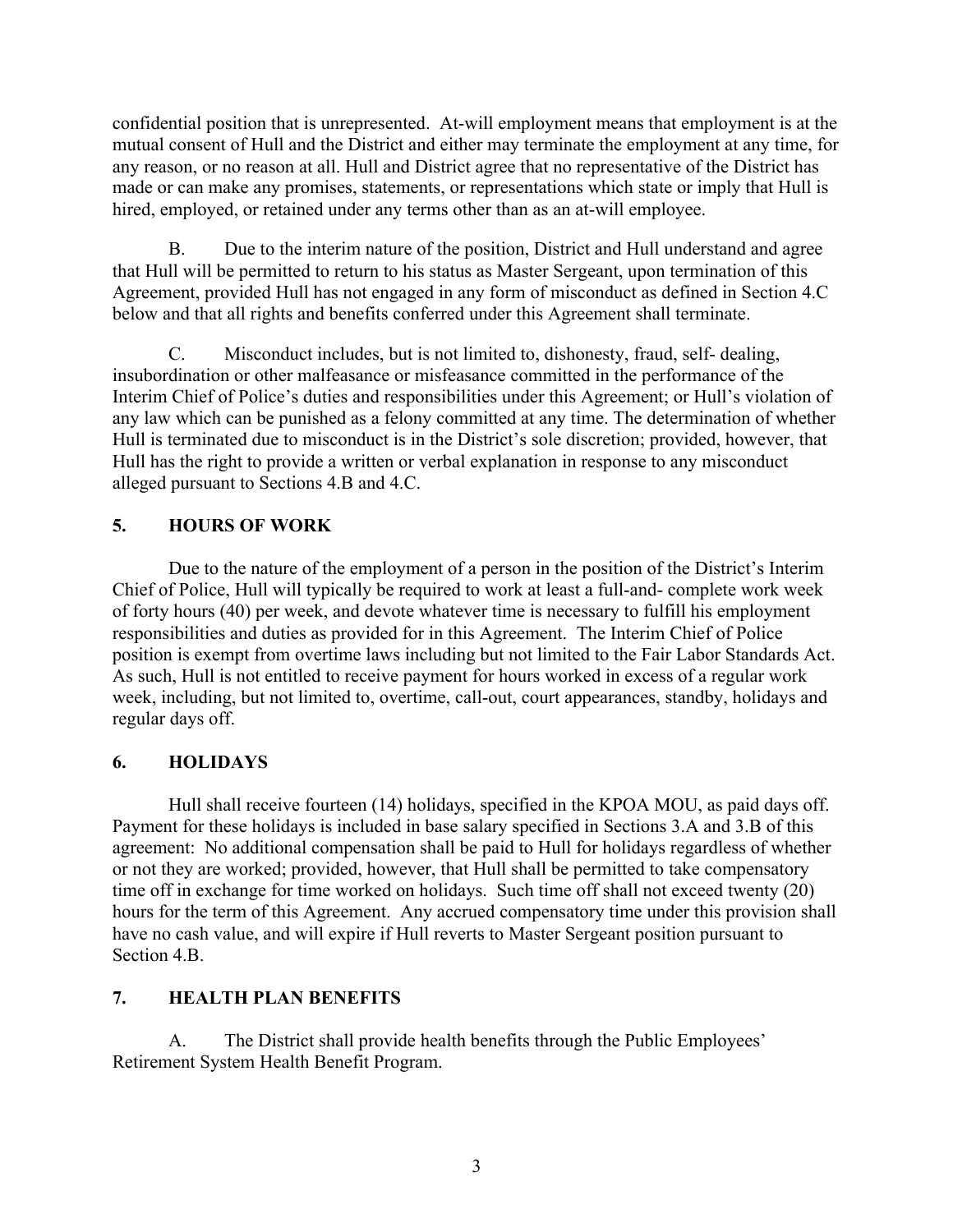B. The District's direct contribution towards Hull's health plan premium shall be the minimum as determined by CalPERS under the Public Employment Medical and Hospital Care Act ("PEMHCA"). For 2017, the minimum established under PEMHCA is \$128 per month.

C. Effective June 30, 2017, the District will make additional contributions to a Cafeteria Plan up to a maximum of the Kaiser Bay Area HMO plan based on the Hull's coverage level elected (Employee only, Employee  $+1$ , or Employee  $+2$  coverage), less a \$125 monthly employee contribution, and less the PEMHCA minimum contributed under 7.B. If Hull elects a plan that costs more than the Kaiser Bay Area HMO, Hull will be responsible for the \$125 monthly contribution plus any amounts above the District's maximum contribution.

D. If Hull retirees as the Interim Chief of Police, Hull has access to retiree health care benefits under CalPERS per the Public Employment Medical and Hospital Care Act ("PEMHCA"). As a retiree, the District's contribution towards Hull's health plan premium shall be the PEMHCA minimum as determined by CalPERS on an annual basis. This paragraph shall not preclude Hull from exercising his return rights under Section 4.B.

E. The District's provision of health care premiums in retirement is not a vested right. At its sole discretion, in accordance with state and federal law, the District may change the provider of its health plan benefits, or change the amount of payments required by the District or the employee at any time, or eliminate such coverage or plan altogether.

#### **8. RETIREMENT**

Hull shall continue to be covered under the CalPERS Three Percent (3.0%) at Age 50 plan, including single year final compensation and the 1959 Survivor benefit. The District will pay two percent (2.0%) of Hull's nine percent (9.0%) mandatory CalPERS contribution, and Hull will pay seven percent (7.0%) of the mandatory contribution.

## **9. ALL OTHER TERMS AND CONDITIONS OF EMPLOYMENT**

Unless modified herein, Hull will continue to receive life insurance, disability insurance, dental and vision coverage, deferred compensation, sick leave, bereavement leave, vacation, educational incentives, clothing allowance and safety equipment as provided in the KPOA MOU. To the extent they are inconsistent, this Agreement shall control over the KPOA MOU.

Article XII of the KPOA MOU shall not apply to the Interim Chief of Police.

## **10. INTEGRATION**

This Agreement and its attachments constitute the entire agreement between the parties.

## **11. SCOPE AND SEVERABILITY**

In the event any portion of this Agreement is declared null and void by superseding federal or state law, the balance of the Agreement shall continue in full force and effect, and the